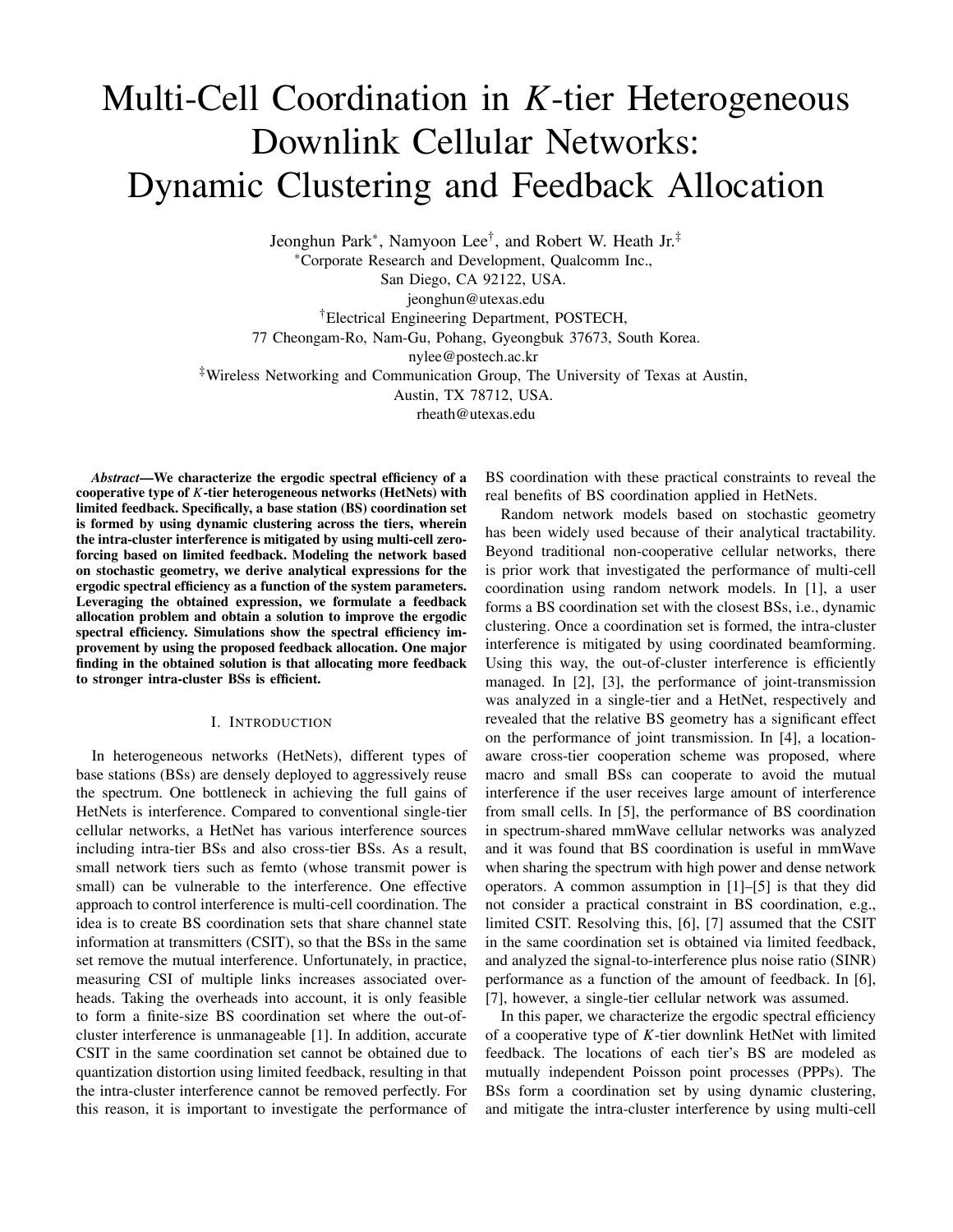ZF based on the limited feedback. Dynamic clustering is applied across the tiers in the HetNet, so that a coordination set can include different tiers' BSs. Unfortunately, analyzing the performance of the considered BS coordination is not straightforward since the performance of the cluster can be different depending on the tiers of the BSs included in the cluster. For example, assuming that a cluster has *L* BSs in a *K*-tier HetNet, there can be  $K^L$  possibilities of the cluster's configuration. For this reason, we should consider all the cases to completely characterize the performance of the *L*size cluster. To resolve this analytical complexity, we derive a lemma showing that the intensity measure of received signal power in a HetNet can be transformed to the intensity measure of signal power in a statistically equivalent single-tier network by rescaling each tier's density. By exploiting this lemma, we obtain the SIR complimentary cumulative distribution function (CCDF) and the ergodic spectral efficiency as a function of the relative system parameters such as the cluster size, the transmit power, the biasing factor, the relative signal power of the intra-cluster BSs, and the used feedback. Assuming that each intra-cluster BS uses the same number of antennas, we formulate and solve an optimization problem to allocate the feedback. Numerical results show the spectral efficiency gains obtained by using the proposed feedback allocations compared to the equal feedback partition, where the feedback is equally allocated to each intra-cluster BS.

### II. SYSTEM MODEL

In this section, we introduce the system model assumed in the paper.

## *A. Network and Cell Association Model*

We consider a *K*-tier downlink HetNet. Focusing on the *k*-th tier for  $k \in \mathcal{K} = \{1, 2, \dots K\}$ , BSs equipped with  $N_k$ antennas are spatially distributed according to a homogeneous PPP,  $\Phi_k = {\mathbf{a}_i^k \in \mathbb{R}^2, i \in \mathbb{N}}$  with density  $\lambda_k$ . All the BSs in the  $k$ -th tier use the same transmit power  $P_k$  and biasing factor  $S_k$ . Equivalently, the  $k$ -th tier network may be represented as a marked PPP,  $\Phi_k^M = {\mathbf{d}_i^k, P_k, S_k, N_k, i \in \mathbb{N}}$  with density  $\lambda_k$ where  $P_k$ ,  $S_k$ , and  $N_k$  are the same marks for all the points in  $\Phi_k$ . Without loss of generality, we assume that  $\left\|\mathbf{d}_i^k\right\| \le \left\|\mathbf{d}_j^k\right\|$  if  $i < j$ ; thereby  $\mathbf{d}_{1}^{k}$  indicates the nearest BS location to the origin in the *k*-th tier. Spatial locations of BSs in different tiers are assumed to be mutually independent. Using the superposition property of independent PPPs, we compactly represent the *K*tier HetNet as an unified marked PPP  $\tilde{\Phi}^M = \sum_{k \in \mathcal{K}} \Phi_k^M$ . We write  $\tilde{\Phi}^M = {\mathbf{d}_i, \pi(i), P_{\pi(i)}, S_{\pi(i)}, N_{\pi(i)}, i \in \mathbb{N}}, \text{ where } \pi(i) \in \mathcal{K}$ is an index function indicating the tier of the corresponding point **d**<sub>i</sub>. Assuming that  $\|\mathbf{d}_i\| \le \|\mathbf{d}_j\|$  if  $i < j$ , **d**<sub>i</sub> means the *i*-th nearest BS location to the origin among all the tiers and  $\pi(i)$ indicates that the tier of that BS. For example, assuming that the nearest BS to the origin is in the *k*-th tier, i.e.,  $\mathbf{d}_1 = \mathbf{d}_1^k$ , then  $\pi(1) = k$ .

Single-antenna users are distributed according to a homogeneous PPP,  $\Phi_{\text{U}} = {\mathbf{u}_i, i \in \mathbb{N}}$ , which has density  $\lambda_{\text{U}} \gg \lambda_k$  for  $k \in \mathcal{K}$ . Since the user density is far larger than the BS density, we assume that there is no empty cell with high probability, so that all the cells are occupied. We note that in HetNets, the BSs can be densely deployed so that empty cells can exist, which is a topic for future work. We focus on the typical user located on  $\mathbf{u}_1 = \mathbf{0}$  per Slivnyak's theorem [8].

We consider an open access policy wherein a user is able to communicate with all the BSs in any tier  $k$  for  $k \in \mathcal{K}$ . For cell association, the typical user measures the biased average received power and associates with the BS whose the measured power is maximum. For instance, the user associates with the BS located at  $\mathbf{d}_1^k$  if  $k = \arg \max_{k' \in \mathcal{K}} P_{k'} S_{k'} ||\mathbf{d}_1^k||^{2\beta}$ , where  $\beta$ is the path-loss exponent. Since we are interested in a HetNet sharing the spectrum among all the tiers, we assume that the path-loss exponent is same in all the tiers.

We note that biasing factor  $S_k$  is mainly used for offloading in HetNets [9], [10]. For example, as  $S_k$  increases, the number of users associated with the *k*-th tier BS also increases, which relieves the number of users associated with the other tiers. This allows other tiers to allocate more resources per one user. Typically, a small network tier such as femto tends to have large biasing factor to save the resources of the macro tier. Jointly considering feedback design and offloading will be interesting future work.

## *B. Clustering Model*

Dynamic BS coordination is used to form a BS cluster. With the cluster size *L*, the typical user connects to the *L* BSs that provides *L* strongest biased average received power. Denoting the BS coordination set  $C = \{i_1, ..., i_L\}$ , we have

$$
P_{\pi(i_1)} S_{\pi(i_1)} ||\mathbf{d}_{i_1}||^{-\beta} \ge P_{\pi(i_2)} S_{\pi(i_2)} ||\mathbf{d}_{i_2}||^{-\beta} \ge
$$
  
...  $\ge P_{\pi(i_L)} S_{\pi(i_L)} ||\mathbf{d}_{i_L}||^{-\beta}$ , (1)

where  $P_{\pi(i_L)} S_{\pi(i_L)} ||\mathbf{d}_{i_L}||^{-\beta} \geq P_{\pi(j)} S_{\pi(j)} ||\mathbf{d}_j||^{-\beta}$  for all  $j \in$  $\mathbb{N}\backslash\mathcal{C}$ . According to the association rule, the typical user associates with the BS located at  $\mathbf{d}_{i_1}$  and receives the desired signal from it.

Using the described dynamic clustering, a cooperative region is mathematically defined by using the notion of the *L*-th order weighted Voronoi region, which is an extended version of the typical Voronoi region. For example, the weighted Voronoi region corresponding to the coordination set  $C =$  $\{i_1, ..., i_L\}$  is defined as

$$
\mathcal{V}_{L}^{\text{w}}(\mathbf{d}_{i_{1}},...,\mathbf{d}_{i_{L}})
$$
\n
$$
= \{ \mathbf{d} \in \mathbb{R}^{2} | \cap_{\ell=1}^{L} \{ (P_{\pi(i_{\ell})} S_{\pi(i_{\ell})})^{-\frac{1}{\beta}} \|\mathbf{d} - \mathbf{d}_{i_{\ell}} \|
$$
\n
$$
< (P_{\pi(j)} S_{\pi(j)})^{-\frac{1}{\beta}} \|\mathbf{d} - \mathbf{d}_{j} \| \}, j \notin \{i_{1},...,i_{L}\} \}. \tag{2}
$$

The users located in  $\mathcal{V}_L^{\text{w}}(\mathbf{d}_{i_1}, ..., \mathbf{d}_{i_L})$  are connected to the coordination set C. Naturally, the typical user is also located in  $\mathcal{V}_L^{\text{w}}(\mathbf{d}_{i_1}, ..., \mathbf{d}_{i_L})$ , i.e.,  $\mathbf{o} \in \mathcal{V}_L^{\text{w}}(\mathbf{d}_{i_1}, ..., \mathbf{d}_{i_L})$ . By allocating the orthogonal time-frequency resources to adjoint Voronoi regions, a conflict between any two different clusters can be prevented so that each cluster can serve the connected users simultaneously. Optimizing the resources allocated to each Voronoi region is a challenging yet important problem, and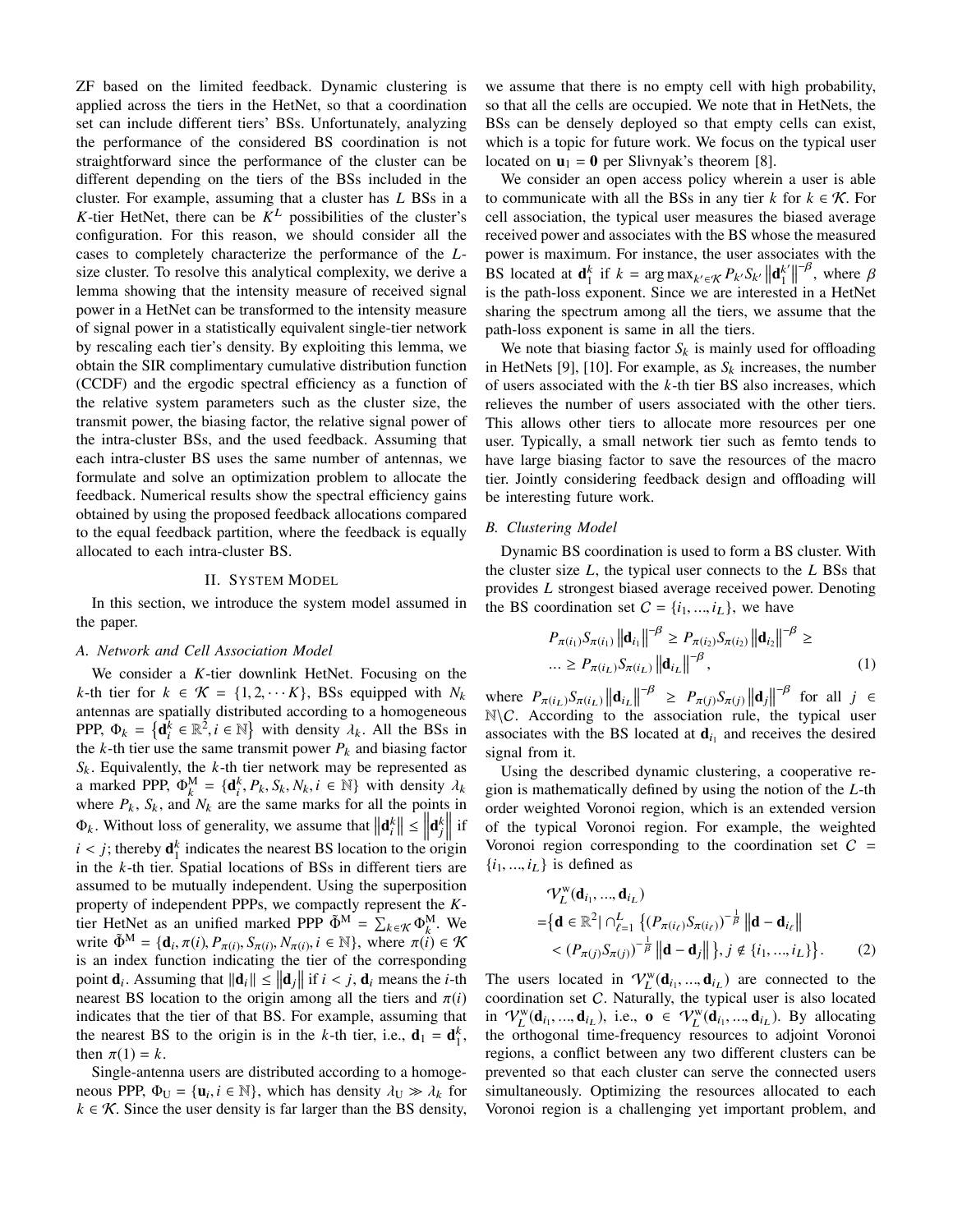will be interesting future work. We note that in a simple case  $K = 1$  and  $L = 2$ , this problem can be solved by using cooperative base station coloring [11].

# *C. Feedback Model*

We explain the feedback process focusing on the typical user. This process is applied to other users equivalently. Let us assume that the typical user feeds back the channel information to a BS located at  $\mathbf{d}_i$ . First, the typical user estimates the channel coefficient vector  $\mathbf{h}_{1,i} \in \mathbb{C}^{N_{\pi(i)}}$ , indicating a channel coefficient vector from the BS at  $\mathbf{d}_i$  to the typical user. To focus on the effect of limited feedback, we assume that the channel estimation is perfect. Once the typical user learns the channel coefficient vector  $\mathbf{h}_{1,i}$ , it quantizes the channel direction information  $\mathbf{\tilde{h}}_{1,i} = \mathbf{h}_{1,i} / ||\mathbf{h}_{1,i}||$  by using a predefined quantization codebook  $Q$ . The codebook  $Q$  is shared with the BS at  $\mathbf{d}_i$  and the typical user. Assuming that *B* bits are used for quantizing  $\tilde{\mathbf{h}}_{1,i}$ , the codebook Q is constructed as  $Q = \{\mathbf{w}_1, ..., \mathbf{w}_{2^B}\},\$ where each codeword  $\mathbf{w}_i$  is a  $N_{\pi(i)}$ -dimensional unit norm vector, i.e.,  $\|\mathbf{w}_j\| = 1$  for  $j \in \{1, ..., 2^B\}$ . Then, the codeword that has maximum inner product with  $\mathbf{h}_{1,i}$  is selected, namely

$$
j_{\max} = \underset{j=1,\dots,2^B}{\arg \max} \left| (\tilde{\mathbf{h}}_{1,i})^* \mathbf{w}_j \right|.
$$
 (3)

The chosen index  $j_{\text{max}}$  is sent to the BS at  $\mathbf{d}_i$  and the BS recovers the quantized channel direction information from this index. We denote the quantized channel direction as  $\hat{\mathbf{h}}_{1,i}$  =  $\mathbf{w}_{j_{\text{max}}}$ .

For analytical tractability, we adopt the quantization cell approximation [12]–[14] instead of using a specific limited feedback strategy. This approximates each quantization cell as a Voronoi region of a spherical cap [15]. In this technique, assuming that *B*-bits feedback is used, the area of the quantization cell is  $2^{-B}$  and this leads to an expression of the CDF of quantization error

$$
F_{\sin^2\theta_i}(x) = \begin{cases} 2^B x^{N_{\pi(i)} - 1}, & 0 \le x \le \delta \\ 1, & \delta \le x \end{cases}, \tag{4}
$$

where  $\sin^2 \theta_i = 1 - \left| (\tilde{\mathbf{h}}_{1,i})^* \hat{\mathbf{h}}_{1,i} \right|^2$  and  $\delta = 2^{-\frac{B}{N\pi(i)^{-1}}}$ . In isotropic channel distribution, this approximation technique provides an upper bound of the quantization performance, while the gap to a lower bound provided by random vector quantization is reasonably small [14].

## *D. Performance Metrics*

Since cellular systems are usually interference limited [16], we focus on the SIR. The beamforming vector is designed as multi-cell ZF to mitigate the intra-cluster interference. Specifically, the beamforming vector used in the BS at  $\mathbf{d}_{i_1}$ , denoted as  $v_{i_1}$ , satisfies

$$
(\hat{\mathbf{h}}_{\ell,i_1})^* \mathbf{v}_{i_1} = 0, ||\mathbf{v}_{i_1}|| = 1, \ \ell \in C \setminus 1,
$$
 (5)

where  $\mathbf{h}_{\ell,i_1}$  is the quantized channel coefficient vector from the BS at  $\mathbf{d}_{i_1}$  to the user  $\ell$  associated with the BS  $\mathbf{d}_{i_\ell}$ . The solution of (5) always exists if  $L \leq \min_{i \in C} N_{\pi(i_\ell)}$ . We denote that the feedback used for  $i_{\ell}$ -th BS in the coordination set as

 $B_{i}$ . Since the feedback information is only used for managing the intra-cluster interference, the typical user does not send the feedback to its associated BS, i.e.,  $B_{i_1} = 0$ . The total feedback used in one coordination set is  $B_{\text{total}} = \sum_{\ell=2}^{L} B_{i_{\ell}}$ . For analytical simplicity, we assume that all the BSs in the same coordination set C use only *L* antennas for multi-cell ZF, so that effectively the typical user has *L*-dimensional channel to each intra-cluster BS.

Due to the inaccurate channel feedback, the intra-cluster interference is not perfectly nullified. Considering the remaining intra-cluster interference, the instantaneous SIR is

$$
SIR = \frac{P_{\pi(i_1)} ||\mathbf{d}_{i_1}||^{-\beta} |(\mathbf{h}_{1,i_1})^* \mathbf{v}_{i_1}|^2}{I_{\text{In}} + I_{\text{Out}}},
$$
(6)

where  $I_{\text{In}} = \sum_{i \in \mathcal{C}} \sum_{i} P_{\pi(i_{\ell})} ||\mathbf{d}_{i_{\ell}}||^{-\beta} |(\mathbf{h}_{1,i_{\ell}})^* \mathbf{v}_{i_{\ell}}|^2$ ,  $I_{\text{Out}} =$  $\sum_{j \in \mathbb{N} \setminus C} P_{\pi(j)} ||\mathbf{d}_j||^{-\beta} |(\mathbf{h}_{1,j})^* \mathbf{v}_j|^2$ , each of which indicates the remaining intra-cluster interference and the out-of-cluster interference, respectively. Each entry of the channel coefficient vector  $\mathbf{h}_{1,i} \in \mathbb{C}^{L}$  is drawn from independent and identically distributed (IID) complex Gaussian random variables  $CN(0, 1)$  indicating Rayleigh fading We assume that the typical user is associated with a BS in the *m*-th tier, i.e.,  $\pi(i_1) = m$ . Then the CCDF of the conditioned SIR is defined as

$$
F_{\text{SIR}_{|m}}^{\text{c}}\left(\beta,\bar{\lambda}_{K},\bar{N}_{K},\bar{B}_{L},\bar{P}_{K},\bar{S}_{K};\gamma\right)=\mathbb{P}\left[\text{SIR}_{|m}\geq\gamma\right],\qquad(7)
$$

where a set of the feedback  $\bar{B}_L = \{B_{i_2}, ..., B_{i_L}\}\$ . The ergodic spectral efficiency is defined as

$$
R_{|m} \left( \beta, \bar{\lambda}_K, \bar{N}_K, \bar{B}_L, \bar{P}_K, \bar{S}_K \right) = \mathbb{E} \left[ \log_2 \left( 1 + \text{SIR}_{|m} \right) \right]. \tag{8}
$$

#### III. PERFORMANCE ANALYSIS

In this section, we analyze the performance of BS coordination in a HetNet as a function of relative system parameters. In the performance characterization, a challenging part is obtaining the distribution of the distance to the BS at  $\mathbf{d}_{i}$  (the PDF of  $\|\mathbf{d}_{i}$ . This indicates the distance of the BS located furthest from the typical user in the coordination set  $C$ . It is important because it determines a boundary between the intracluster interference and the out-of-cluster interference, which is necessary for the feedback allocation. The main source of the difficulty is that each tier uses a different transmit power and biasing factor, so that the intensity measure of aggregated signal power of each tier has different features. Due to this heterogeneity, ordering the BSs according to their biased power across the tiers is complicated. To resolve this, we first derive the following lemma that transforms a *K*-tier HetNet to a statistically equivalent single-tier network.

Lemma 1 (Transformation lemma). *Consider the* ℓ*-th tier network for*  $\ell \in \mathcal{K}$  *denoted as*  $\Phi_{\ell}^M = {\{d_i^{\ell}, P_{\ell}, S_{\ell}, i \in \mathbb{N}\}}$  *with*  $d$ ensity  $\lambda_{\ell}.$  The intensity measure of biased signal power of  $\Phi_{\ell}^{\text{M}}$ *received* by the typical user, i.e.,  $P_{\ell}S_{\ell}$   $\left\|\mathbf{d}_{i}^{\ell}\right\|^{-\beta}$ , is statistically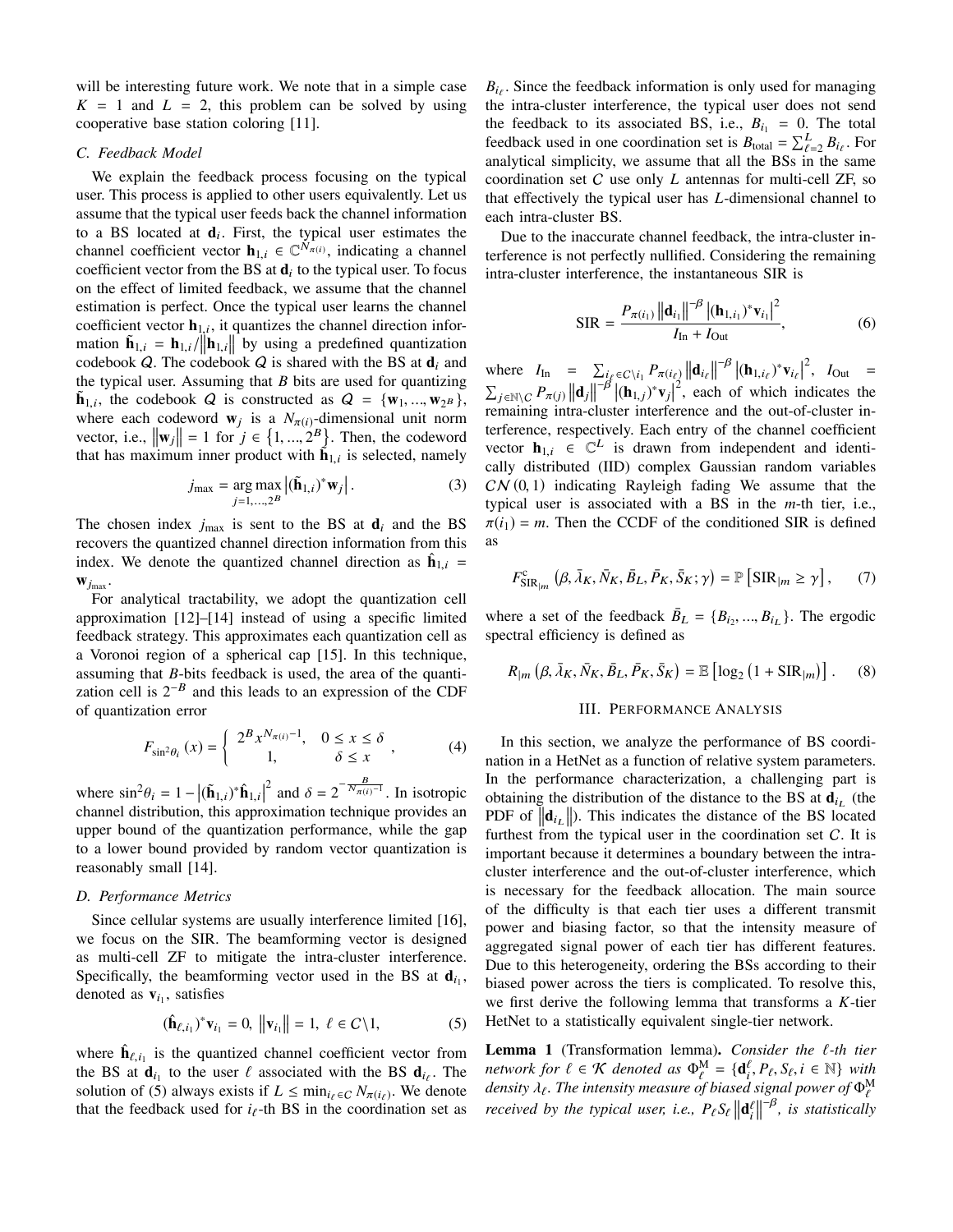*equivalent to that of*  $\Phi_{\ell \to k}^{\mathbf{M}} = {\mathbf{d}_{i}^{\ell \to k}, P_{k}, S_{k}, i \in \mathbb{N}}$  *with density*  $\tilde{\lambda}_{\ell}$ , provided that the density  $\tilde{\lambda}_{\ell}$  is scaled to

$$
\tilde{\lambda}_{\ell} = \lambda_{\ell} \left( \frac{P_{\ell} S_{\ell}}{P_k S_k} \right)^{\frac{2}{\beta}}.
$$
\n(9)

*Proof.* By the displacement theorem [8], the intensity measure of biased signal power of  $\Phi_{\ell}^{\text{M}}$  experienced by the typical user is

$$
\Lambda_{\ell}((0, t]) = \mathbb{E}\left[\sum_{\mathbf{d}_{i}^{\ell} \in \Phi_{\ell}^{M}} \mathbf{1}\left(\frac{\left\|\mathbf{d}_{i}^{\ell}\right\| \beta}{P_{\ell} S_{\ell}} < t\right)\right]
$$

$$
\stackrel{(a)}{=} 2\pi \lambda_{\ell} \int_{0}^{(P_{\ell} S_{\ell} t)^{\frac{1}{\beta}}} r \mathrm{d}r
$$

$$
= \pi \lambda_{\ell} (P_{\ell} S_{\ell})^{2/\beta} t^{2/\beta} \qquad (10)
$$

where (a) follows Campbell's theorem [8]. Similarly, the intensity measure of biased signal power of  $\Phi_{\ell \to k}^{\text{M}}$  is

$$
\Lambda_{\ell \to k}((0, t]) = \pi \tilde{\lambda}_{\ell} (P_k S_k)^{2/\beta} t^{2/\beta}.
$$
 (11)

For this reason, if  $\tilde{\lambda}_{\ell} = \lambda_{\ell} \left( \frac{P_{\ell} S_{\ell}}{P_{k} S_{k}} \right)$  $\int_{0}^{\frac{2}{\beta}}$ , the two biased signal power becomes equivalent. This completes the proof.  $□$ 

The implication of Lemma 1 is that by rescaling each density as  $\tilde{\lambda}_{\ell} = \lambda_{\ell} \left( \frac{P_{\ell} S_{\ell}}{P_{k} S_{k}} \right)$  $\int_{\beta}^{\frac{2}{\beta}}$  for  $\ell \in \mathcal{K}$ , a *K*-tier HetNet can be transformed to a statistically equivalent network where the transmit power and the biasing factor are same as  $P_k$  and  $S_k$ . Leveraging this, we obtain the PDF of  $\|\mathbf{d}_{i_L}\|$  in the following lemma.

Lemma 2. *Assume that the furthest BS of the coordination set C belongs to the k*-th *tier, i.e.,*  $\pi(i_L) = k$ *. Then the PDF of the distance*  $\|\mathbf{d}_{i_L}\|$  *is* 

$$
\int_{\|\mathbf{d}_{i_L}\|}(r) \frac{2\left(\pi \sum_{i=1}^K \lambda_i \left(\frac{P_i S_i}{P_k S_k}\right)^{2/\beta} r^2\right)^L}{r\Gamma(L)} \exp\left(-\pi \sum_{i=1}^K \lambda_i \left(\frac{P_i S_i}{P_k S_k}\right)^{2/\beta} r^2\right).
$$
\n(12)

*Proof.* We first transform a *K*-tier HetNet to a single-tier network whose transmit power and biasing factor are equal to  $P_k$  and  $S_k$ . By exploiting Lemma 1, we rescale the density as  $\lambda_{\ell} ((P_{\ell} S_{\ell})/(P_{k} S_{k}))^{2/\beta}$ . By doing this, we transform the  $\ell$ -th tier network to  $\Phi_{\ell \to k}^M = {\mathbf{d}_i^{\ell \to k}, P_k, S_k, i \in \mathbb{N}}$  with density  $\lambda_{\ell} ((P_{\ell} S_{\ell})/(P_{k} S_{k}))^{2/\beta}$ . Note that the original  $\ell$ -th tier network  $\Phi_{\ell}^{\text{M}}$  and the transformed  $\ell$ -th tier network  $\Phi_{\ell \to k}^{\text{M}}$  are statistically equivalent as shown in Lemma 1. Then, by the superposition theorem [8], the aggregated network  $\sum_{\ell \in \mathcal{K}} \Phi_{\ell \to k}^{\text{M}}$ is a homogeneous network with transmit power  $P_k$ , biasing factor  $S_k$ , and density  $\sum_{i=1}^{K} \lambda_i \left( \frac{P_i S_i}{P_k S_k} \right)$  $P_k S_k$  $\int_{0}^{2/\beta}$ . Since  $\sum_{\ell \in \mathcal{K}} \Phi_{\ell \to k}^{M}$  is a homogeneous network, we can use the conventional PDF of the distance presented in [17]. In a homogeneous PPP with density λ, the PDF of the *L*-th closest point to the origin is

$$
f(r) = \frac{2(\lambda \pi r^2)^L}{r \Gamma(L)} e^{-\lambda \pi r^2}.
$$
 (13)

□

Plugging  $\sum_{i=1}^{K} \lambda_i \left( \frac{P_i S_i}{P_k S_k} \right)$  $P_k S_k$  $\int_{0}^{2/\beta}$  into  $\lambda$  completes the proof.

Next, we define the intra-cluster BS geometry parameter  $\delta_{1,\ell}$ ,  $\ell \in \{2, ..., L\}$  to characterize the relative intracluster interference power. We define the geometric parameter  $\delta_{1,\ell}$  as the ratio between the path-loss of the home BS and the  $\ell$ -th closest BS for  $\ell \in \{2, ..., L\}$ , i.e.,  $\delta_{1,\ell} =$  $\left(P_{\pi(i_{\ell})}\left\|\mathbf{d}_{i_{\ell}}\right\|^{-\beta}\right)$ /  $\left(P_{\pi(i_1)}\|\mathbf{d}_{i_1}\|^{-\beta}\right)$ . We note that the geometric parameter  $\delta_{1,\ell}$  is originally introduced in [1], and is generalized for HetNets in our work. As explained in [1],  $\delta_{1,\ell}$ measures the relative intra-cluster interference power coming from  $\mathbf{d}_{i_\ell}$ , so that a large value of  $\delta_{1,\ell}$  means large amount of intra-cluster interference. When each biasing factor is same, i.e.,  $S_1 = \ldots = S_K$ ,  $\delta_{1,\ell_1} > \delta_{1,\ell_2}$  if  $\ell_1 < \ell_2$  by the definition. For general biasing factors, however, this is not necessarily guaranteed. We denote a set of the geometric parameters as  $\bar{\delta}_{1,L} = {\delta_{1,2}, ..., \delta_{1,L}}$ , and analyze the performance under the assumption that the relative intra-cluster interference power is fixed, while out-of-cluster interference is random as in [1].

By using Lemma 2 and the intra-cluster BS geometry, we derive the following theorem that presents the SIR CCDF.

**Theorem 1.** Assume that  $\bar{\delta}_{1,L}$ ,  $\bar{B}_L$  is given, and also  $\pi(i_1) = m$ ,  $\pi(i_L) = k$ . Then, the conditioned SIR CCDF of a K-tier HetNet *is*

$$
F_{\text{SIR}_{|m}}^{c} (\beta, \bar{\lambda}_{K}, \bar{N}_{K}, \bar{B}_{L}, \bar{P}_{K}, \bar{S}_{K}, \bar{\delta}_{1, L}; \gamma) =
$$
\n
$$
\prod_{i_{\ell} \in C \setminus i_{1}} \left( \frac{1}{1 + \gamma \delta_{1, \ell} 2^{-\frac{B_{i_{\ell}}}{L-1}}} \right) \cdot
$$
\n
$$
\left( \frac{\sum_{i=1}^{K} \lambda_{i} \left( \frac{P_{i} S_{i}}{P_{k} S_{k}} \right)^{2/\beta}}{\sum_{i=1}^{K} \lambda_{i} \left( \frac{P_{i} S_{i}}{P_{k} S_{k}} \right)^{2/\beta} \left[ 1 + \mathcal{D} \left( \gamma \delta_{1, L} \cdot \left( \frac{S_{k}}{S_{i}} \right), \beta \right) \right]} \right)^{L}, \quad (14)
$$

*where*

$$
\mathcal{D}(x, y) = \frac{2x}{y - 2} F_1 \left( 1, 1 - \frac{2}{y}, 2 - \frac{2}{y}, -x \right), \quad (15)
$$

*with*  ${}_2F_1(\cdot, \cdot, \cdot, \cdot)$  *is the Gaussian hypergeometric function.* 

*Proof.* We omit this due to space limitation. Please see the proof of Theorem 2 in [18].  $\Box$ 

For the perfect CSIT case, the conditioned SIR CCDF is obtained by  $B_{i} \to \infty$  for  $i_{\ell} \in C$ .

We summarize the conditions presented in Theorem 1. The SIR CCDF is derived under the conditions that (i)  $\pi(i_1)$  is fixed as *m*, (ii)  $\pi(i_L)$  is fixed as *k*, and (iii)  $\bar{\delta}_{1,L}$  is fixed, so that the relative intra-cluster interference power is given. Now the ergodic spectral efficiency is derived as an integral form in Corollary 1.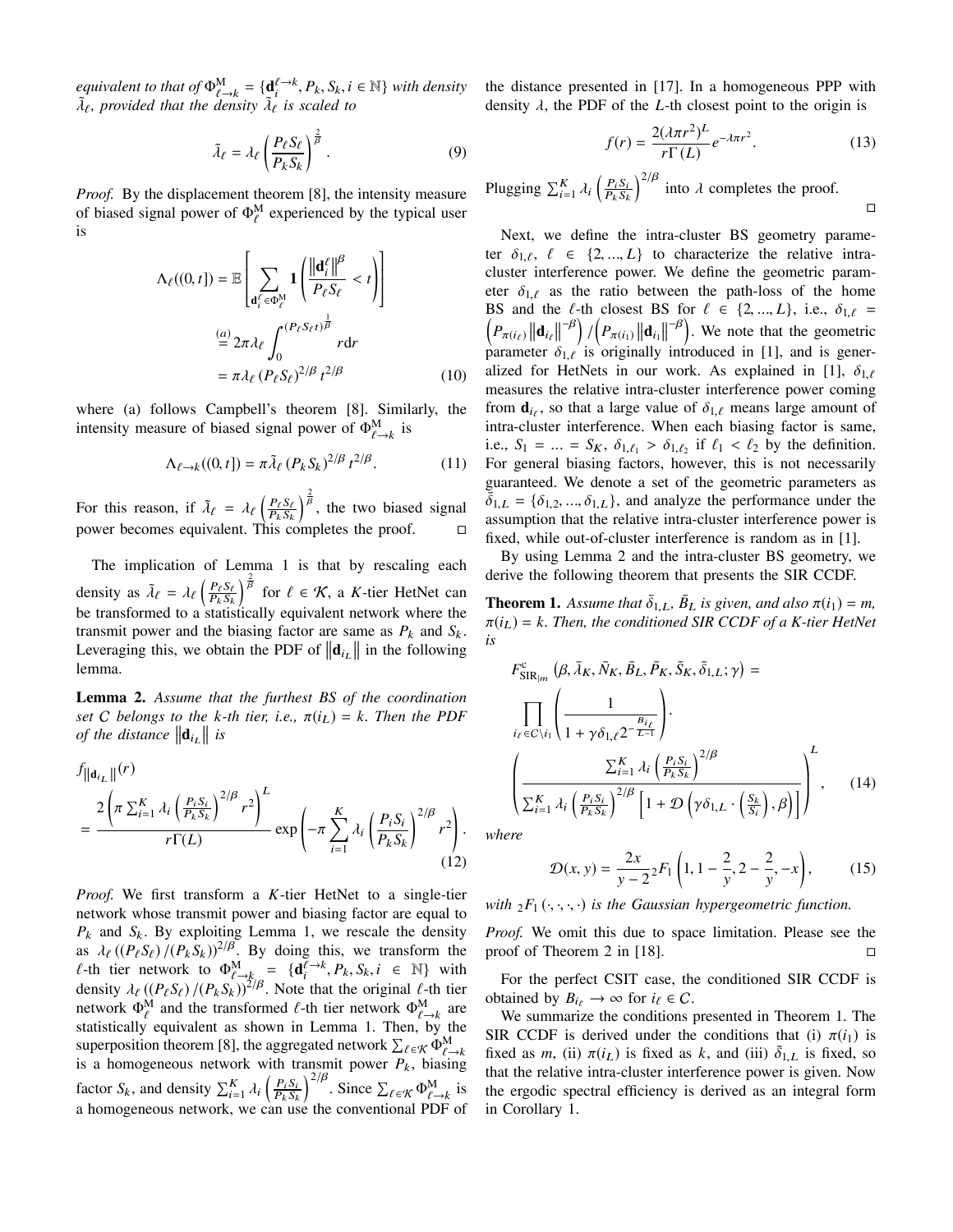**Corollary 1.** Assume that  $\bar{\delta}_{1,L}$ ,  $\bar{B}_L$  is given and  $\pi(i_L) = k$ . *Then, the ergodic spectral efficiency of a K-tier HetNet is*

$$
R_{|m} (\beta, \bar{\lambda}_K, \bar{N}_K, \bar{B}_L, \bar{P}_K, \bar{S}_K, \bar{\delta}_{1,L}) =
$$
  
\n
$$
\log_2(e) \int_0^\infty \frac{1}{1+z} \prod_{i_{\ell} \in C \setminus i_1} \left( \frac{1}{1+z \delta_{1,\ell} 2^{-\frac{B_{i_{\ell}}}{L-1}}} \right) \cdot
$$
  
\n
$$
\left( \frac{\sum_{i=1}^K \lambda_i \left( \frac{P_i S_i}{P_k S_k} \right)^{2/\beta}}{\sum_{i=1}^K \lambda_i \left( \frac{P_i S_i}{P_k S_k} \right)^{2/\beta} \left[ 1 + \mathcal{D} \left( z \delta_{1,L} \cdot \left( \frac{S_k}{S_i} \right), \beta \right) \right]} \right)^L dz, \quad (16)
$$

*where*  $\mathcal{D}(x, y)$  *is defined as* (15)*.* 

*Proof.* See the proof of Corollary 2 in [18]. □

# IV. FEEDBACK ALLOCATION

In this section, we determine  $B_{i\ell}$  for  $\ell \in \{2, ..., L\}$  to maximize the ergodic spectral efficiency (16).

Proposition 1. *The feedback partition that maximizes the*  $e$ *rgodic spectral efficiency*  $R_{|m}(\hat{\beta}, \bar{\lambda}_K, \bar{N}_K, \bar{B}_L, \bar{P}_K, \bar{S}_K, \bar{\delta}_{1,L})$  is

$$
B_{i_{\ell}}^{\star} = \frac{B_{\text{total}}}{L - 1} + (L - 1) \log_2 \left( \frac{\delta_{1,\ell}}{\left( \prod_{\ell=2}^{L} \delta_{1,\ell} \right)^{\frac{1}{L - 1}}} \right). \tag{17}
$$

*Proof.* We first formulate the optimization problem for maximizing the SIR CCDF (14). Since the Laplace transform of the out-of-cluster interference is independent to the feedback, we can treat this as a constant and omit it in the problem. Then the problem is

$$
\begin{aligned}\n\text{maximize} & \prod_{i_{\ell} \in \mathbb{Z}^+, \ell \in \{2, \dots, L\}} \prod_{i_{\ell} \in C \setminus i_{1}} \left( \frac{1}{1 + \gamma \delta_{1,\ell} 2^{-\frac{B_{i_{\ell}}}{L-1}}} \right), \\
\text{subject to} & \sum_{\ell=2}^{L} B_{i_{\ell}} \leq B_{\text{total}}.\n\end{aligned} \tag{18}
$$

Since (18) is integer programming which is hard to solve, we first relax the feasible field of  $B_{\ell}$  to  $\mathbb{R}^+$  and apply the floor function to the solution later. We rewrite (18) as

$$
\underset{B_{i_{\ell}} \in \mathbb{R}^+, \ell \in \{2,\dots,L\}}{\text{minimize}} \sum_{\ell=2}^{L} \ln\left(1 + \gamma \delta_{1,\ell} 2^{-\frac{B_{i_{\ell}}}{L-1}}\right),
$$
\n
$$
\text{subject to } \sum_{\ell=2}^{L} B_{i_{\ell}} \leq B_{\text{total}}.\tag{19}
$$

Since the function  $f(B) = \ln(1 + C2^{-\frac{B}{L-1}})$  is monotonically increasing function and convex for any positive  $C$ , we apply a convex optimization technique to solve (19). At first, the corresponding Lagrangian function of the objective function in (19) is

$$
L(\bar{B}_L, \mu) = \sum_{\ell=2}^{L} \ln \left( 1 + \gamma \delta_{1,\ell} 2^{-\frac{B_{i_\ell}}{L-1}} \right) + \mu \left( \sum_{\ell=2}^{L} B_{i_\ell} - B_{\text{total}} \right),\tag{20}
$$

where  $\mu$  denotes the Lagrangian multiplier. Solving the KKT conditions for (20) leads to

$$
B_{i_{\ell}}^{\star} = \frac{B_{\text{total}}}{L - 1} + (L - 1) \log_2 \left( \frac{\delta_{1,\ell}}{\left( \prod_{\ell=2}^{L} \delta_{1,\ell} \right)^{\frac{1}{L - 1}}} \right). \tag{21}
$$

Since the obtained feedback partition (21) is not a function of a specific threshold  $\gamma$ , this is optimal for any threshold, which means it is optimal for maximizing the ergodic spectral efficiency. This completes the proof.  $□$ 

Remark 1. Since the feedback has an positive integer value in practice, we have to perform further processes to the solution  $B_{i_\ell}^{\star}$ . We introduce two possible methods. First, we can use the round function  $\lfloor B_{i\ell}^{\star} \rceil$ . With the round function, however, it is possible that  $\sum_{\ell=2}^{L} [B_{i_{\ell}}^{\star}] \geq B_{\text{total}}$ , therefore the manual feedback adjustment is necessary after applying the round function. Second, we can iteratively add a feedback bit to each intra-cluster BS. For example, starting with the floored solution  $[B_{i_\ell}^{\star}]$ , we iteratively find which BS is the best choice for adding a remaining feedback bit by computing the sum ergodic spectral efficiency. Subsequently, we add a feedback bit to the selected tier. We repeat this until the used feedback equals to  $B_{\text{total}}$ . Due to space limitation we do not explore these methods in this paper.

Remark 2. Proposition 1 implies that the feedback is allocated proportional to the intra-cluster interference power, i.e.,  $B_{i\ell} \propto \delta_{1,\ell}$ . Note that this is similar to the previous results [6], in which adaptive feedback allocation is proposed in a homogeneous cooperative network for minimizing the rate gap to perfect CSIT case. One noticeable point is that Proposition 1 only depends on relative intra-cluster BS power while it does not change depending on instantaneous SIR.

Remark 3. Since we only use a part of the antennas, our result may indicate a lower bound on the spectral efficiency that can be achieved by using the full antennas. Using the full antennas, the BSs in the coordination set can mitigate the intra-cluster interference and also increase the desired signal power by coordinated beamforming. In this case,  $B_1 > 0$  unlike the case that we consider in this paper. For this reason, in the full antenna case, feedback allocation should be different from Proposition 1. This case is covered in [18] in detail. As observed in [18], the full antenna increases the spectral efficiency compared to the reduced antenna case.

#### V. NUMERICAL RESULTS

In this section, we demonstrate the proposed feedback allocation with numerical simulations. Specifically, we compare the ergodic spectral efficiency of Proposition 1 and the baseline method in Fig. 1, whose caption includes the simulation setting. The baseline method is the equal partition, where the feedback is equally partitioned to each of intra-cluster BS, i.e.,  $B_{i_2} = ... = B_{i_L} = B_{\text{total}}/(L - 1)$ . In Fig. 1-(a), we have 38.2% spectral efficiency gain by using Proposition 1 at  $B_{\text{total}} = 10$ ,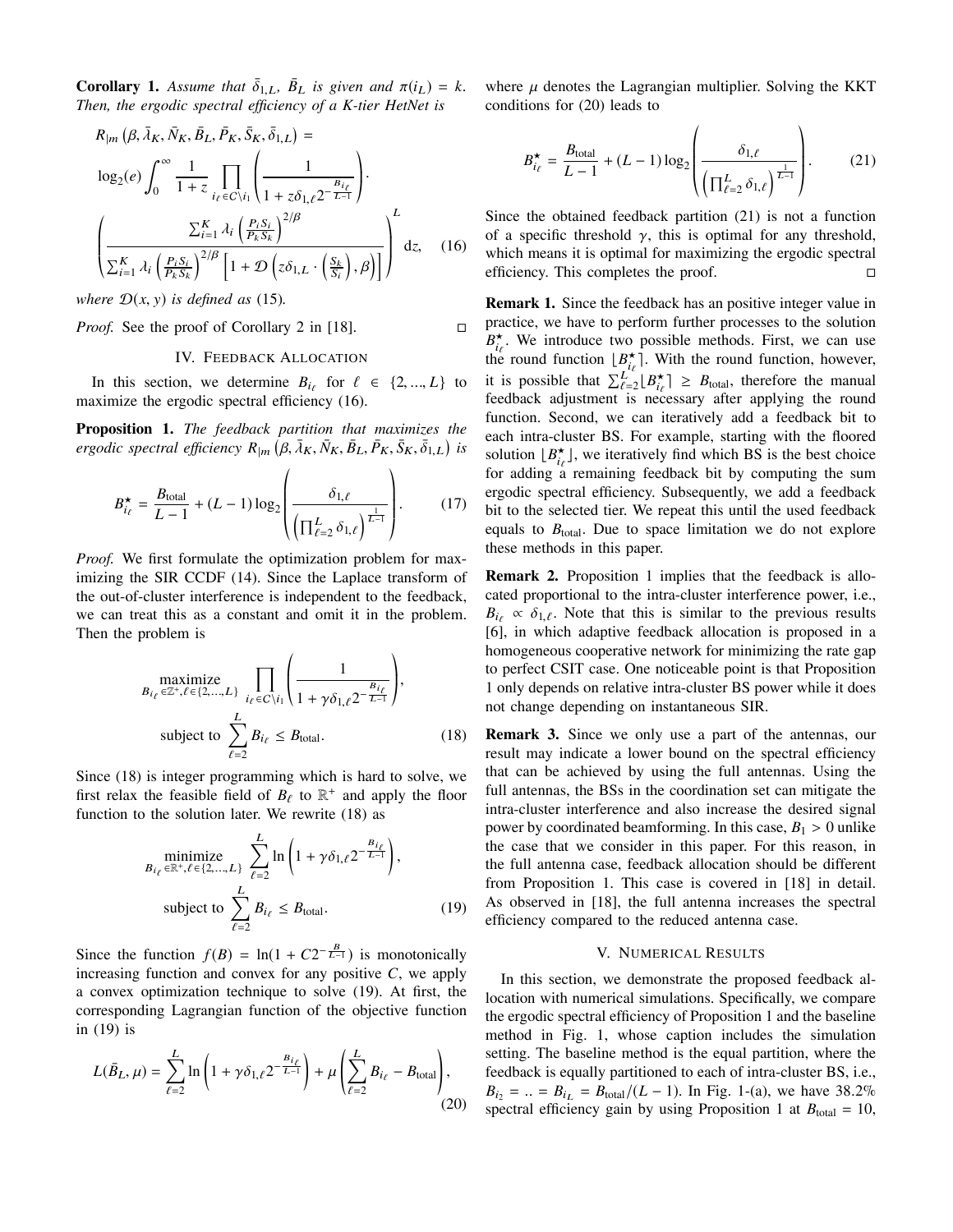

Fig. 1. The ergodic spectral efficiency comparison in a cooperative HetNet. A 3-tier HetNet is assumed. The simulation parameters are as follows: In (a),  $\overline{N}_K = \{L, L, L\}, L = 4, \overline{\lambda}_K = \{1\lambda_{\text{ref}}, 10\lambda_{\text{ref}}, 20\lambda_{\text{ref}}\}$  where  $\lambda_{\text{ref}} = 10^{-4}/\pi$ ,  $\overline{P_K}$  = {20, 15, 10}dBm,  $\overline{S_K}$  = {0, 3, 5}dB,  $\overline{\delta_{1,L}}$  = {0.1, 0.01, 0.001},  $\pi(i_1) = 1$ ,  $\pi(i_2) = 2$ , and  $\beta = 4$ . In (b), the other parameters are same except that  $L = 5$  and  $\bar{\delta}_{1,L} = \{0.2, 0.04, 0.008, 0.0016\}.$ 

and in Fig. 1-(b), we have  $56.2\%$  gain at  $B_{\text{total}} = 10$ . We observe that Proposition 1 provides more gains when 1)  $L$  increases or 2)  $B_{total}$  decreases. This is because, when *L* increases or  $B_{\text{total}}$  decreases, the equal partition allocates smaller amount of feedback to the strong BSs whose  $\delta_{1,\ell}$  is large. Then, due to lack of sufficient feedback, the interference from those strong BSs is not mitigated well, resulting in significant spectral efficient loss. On the contrary, by using Proposition 1, the appropriate amount of feedback is allocated to each BS proportional to  $\delta_{1,\ell}$ , so that considerable spectral efficiency gain is obtained even when  $L$  increases or  $B_{total}$ decreases.

#### VI. CONCLUSIONS

In this paper, we studied BS coordination in HetNets and proposed feedback allocation methods to improve the spectral efficiency. We considered that the BSs form a coordination set using dynamic clustering applied across the tiers. Using stochastic geometry, we characterized the SIR CCDF and the ergodic spectral efficiency mainly as functions of the feedback and other relevant system parameters. To do this, we derived a lemma that transforms a HetNet to a statistically equivalent single-tier network where characterizing the performance of BS coordination is much simple. Leveraging the obtained expressions, we formulated a feedback allocate problem and proposed a solution. The simulation results showed that the proposed feedback partitions bring gains in the spectral efficiency compared to the equal partition. One observation in the proposed feedback allocation is that using more feedback to strong BSs is efficient for improving the spectral efficiency.

## ACKNOWLEDGEMENT

This work was supported in part by the National Science Foundation under Grant NSF-CCF-1319556, in part by the Institute for Information & communications Technology Promotion (IITP) under grant funded by the MSIT of the Korea government (No.2018(2016- 0-00123), Development of Integer-Forcing MIMO Transceivers for 5G & Beyond Mobile Communication Systems.

#### **REFERENCES**

- [1] N. Lee, D. Morales-Jimenez, A. Lozano, and R. W. Heath, "Spectral efficiency of dynamic coordinated beamforming: A stochastic geometry approach," *IEEE Trans. Wireless Comm.*, vol. 14, no. 1, pp. 230–241, Jan. 2015.
- [2] J. Park, N. Lee, and R. W. Heath, "Performance analysis of pair-wise dynamic multi-user joint transmission," in *Proc. IEEE Int. Conf. on Comm.*, Jun. 2015, pp. 3981–3986.
- [3] G. Nigam, P. Minero, and M. Haenggi, "Coordinated multipoint joint transmission in heterogeneous networks," *IEEE Trans. Comm.*, vol. 62, no. 11, pp. 4134–4146, Nov. 2014.
- [4] A. H. Sakr and E. Hossain, "Location-aware cross-tier coordinated multipoint transmission in two-tier cellular networks," *IEEE Trans. Wireless Comm.*, vol. 13, no. 11, pp. 6311–6325, Nov. 2014.
- [5] J. Park, J. G. Andrews, and R. W. Heath, "Inter-operator base station coordination in spectrum-shared millimeter wave cellular networks," *to appear in IEEE Trans. Cognitive Comm. and Networking*, 2018.
- [6] S. Akoum and R. W. Heath, "Interference coordination: Random clustering and adaptive limited feedback," *IEEE Trans. Sig. Proc.*, vol. 61, no. 7, pp. 1822–1834, Apr. 2013.
- [7] C. Li, J. Zhang, M. Haenggi, and K. B. Letaief, "User-centric intercell interference nulling for downlink small cell networks," *IEEE Trans. Comm.*, vol. 63, no. 4, pp. 1419–1431, Apr. 2015.
- [8] F. Baccelli and B. Blaszczyszyn, *Stochastic Geometry and Wireless Networks, Volume I - Theory*, ser. Foundations and Trends in Networking. Now Publishers, 2009, vol. 3.
- [9] S. Singh and J. G. Andrews, "Joint resource partitioning and offloading in heterogeneous cellular networks," *IEEE Trans. Wireless Comm.*, vol. 13, no. 2, pp. 888–901, Feb. 2014.
- [10] H. S. Jo, Y. J. Sang, P. Xia, and J. G. Andrews, "Heterogeneous cellular networks with flexible cell association: A comprehensive downlink SINR analysis," *IEEE Trans. Wireless Comm.*, vol. 11, no. 10, pp. 3484–3495, Oct. 2012.
- [11] J. Park, N. Lee, and R. W. Heath, "Cooperative base station coloring for pair-wise multi-cell coordination," *IEEE Trans. Comm.*, vol. 64, no. 1, pp. 402–415, Jan. 2016.
- [12] K. K. Mukkavilli, A. Sabharwal, E. Erkip, and B. Aazhang, "On beamforming with finite rate feedback in multiple-antenna systems," *IEEE Trans. Info. Th.*, vol. 49, no. 10, pp. 2562–2579, Oct. 2003.
- [13] S. Zhou, Z. Wang, and G. B. Giannakis, "Quantifying the power loss when transmit beamforming relies on finite-rate feedback," *IEEE Transactions on Wireless Communications*, vol. 4, no. 4, pp. 1948–1957, Jul. 2005.